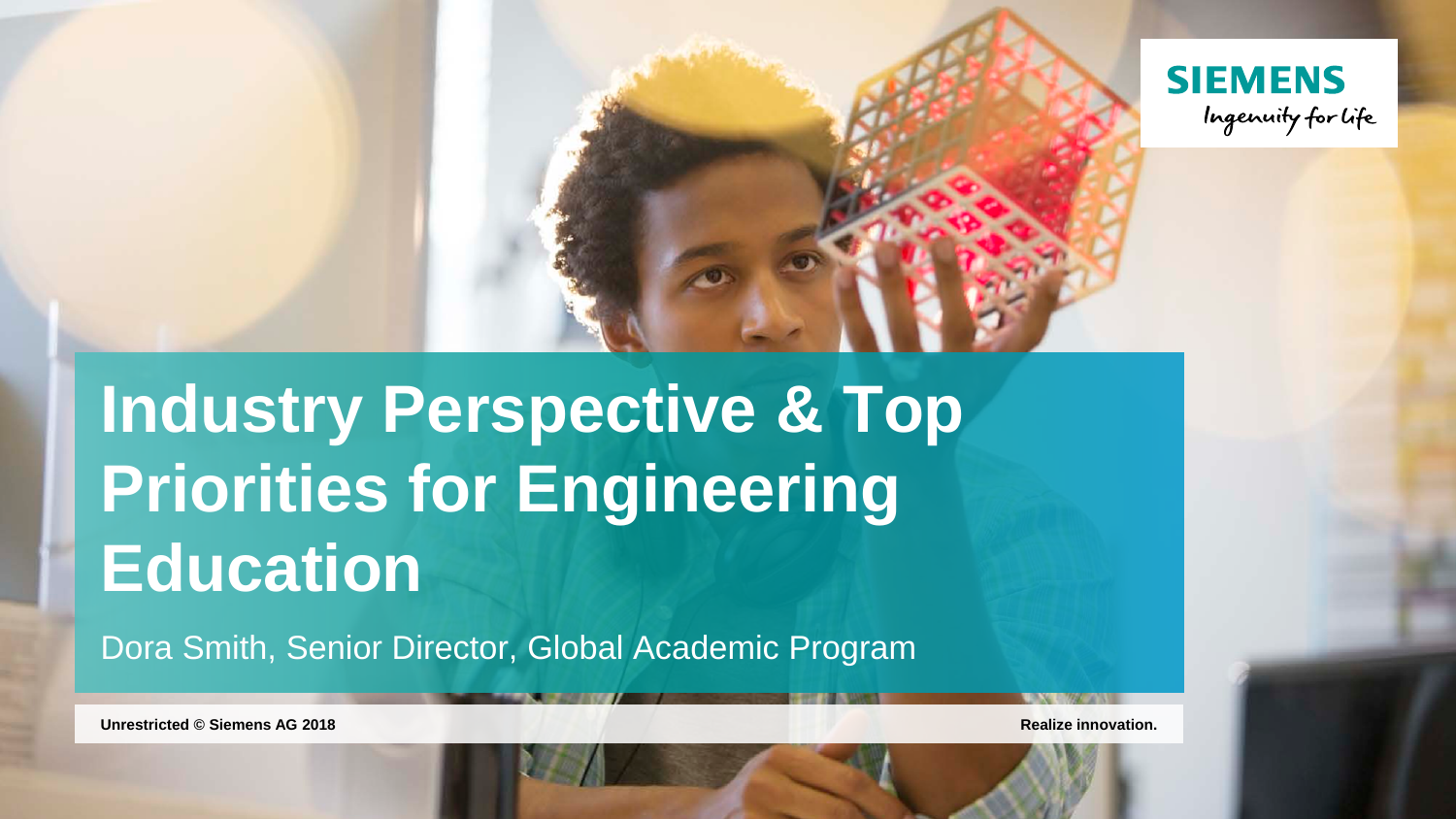



## **372,000 people, 200 countries, 289 production and manufacturing plants**

**Unrestricted © Siemens AG 2018**

Page 2 2018-12-06 Siemens PLM Software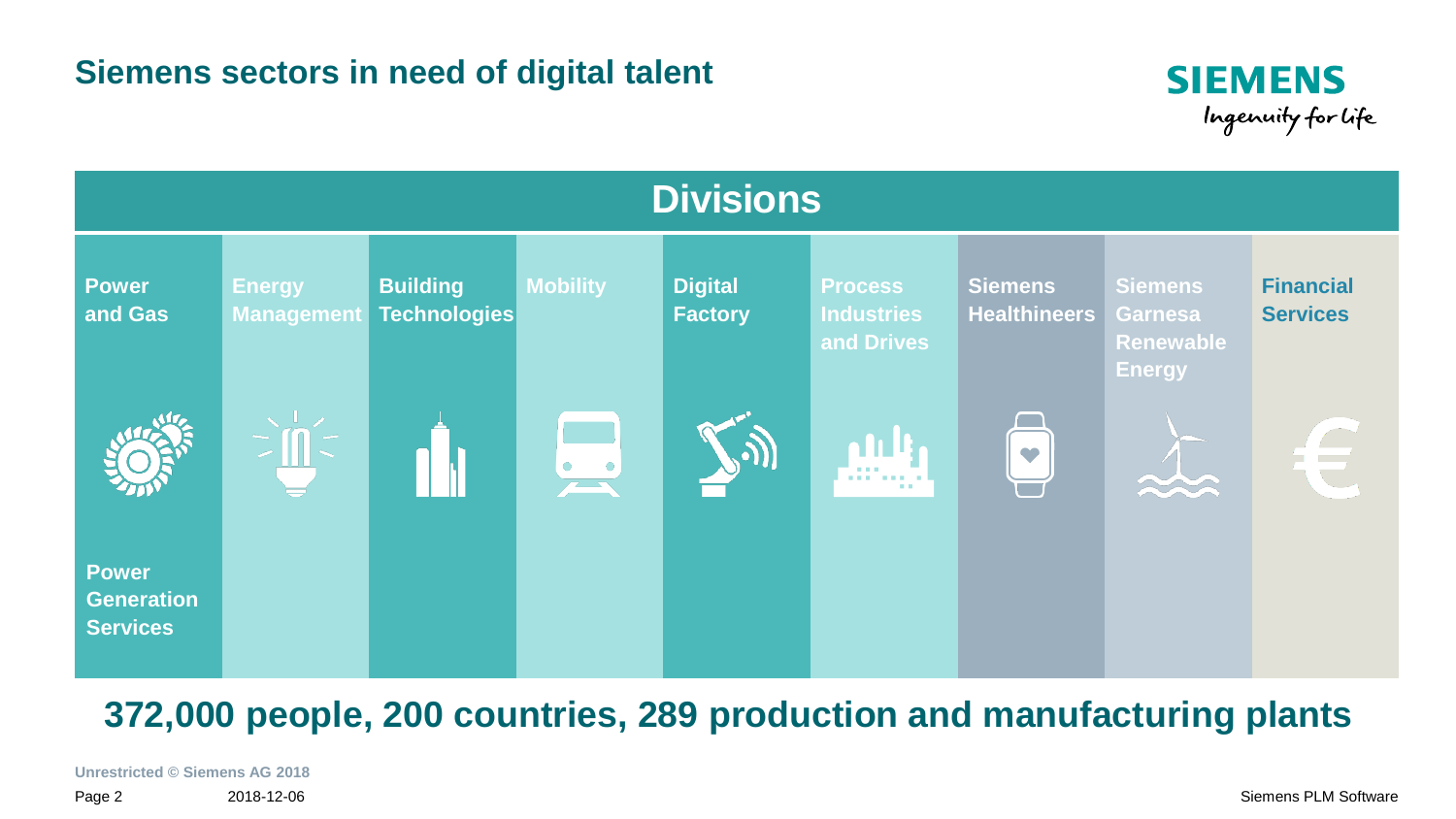### **Digitalization changes everything Including skills in future engineers**





**Unrestricted © Siemens AG 2018**

Page 3 2018-12-06 Siemens PLM Software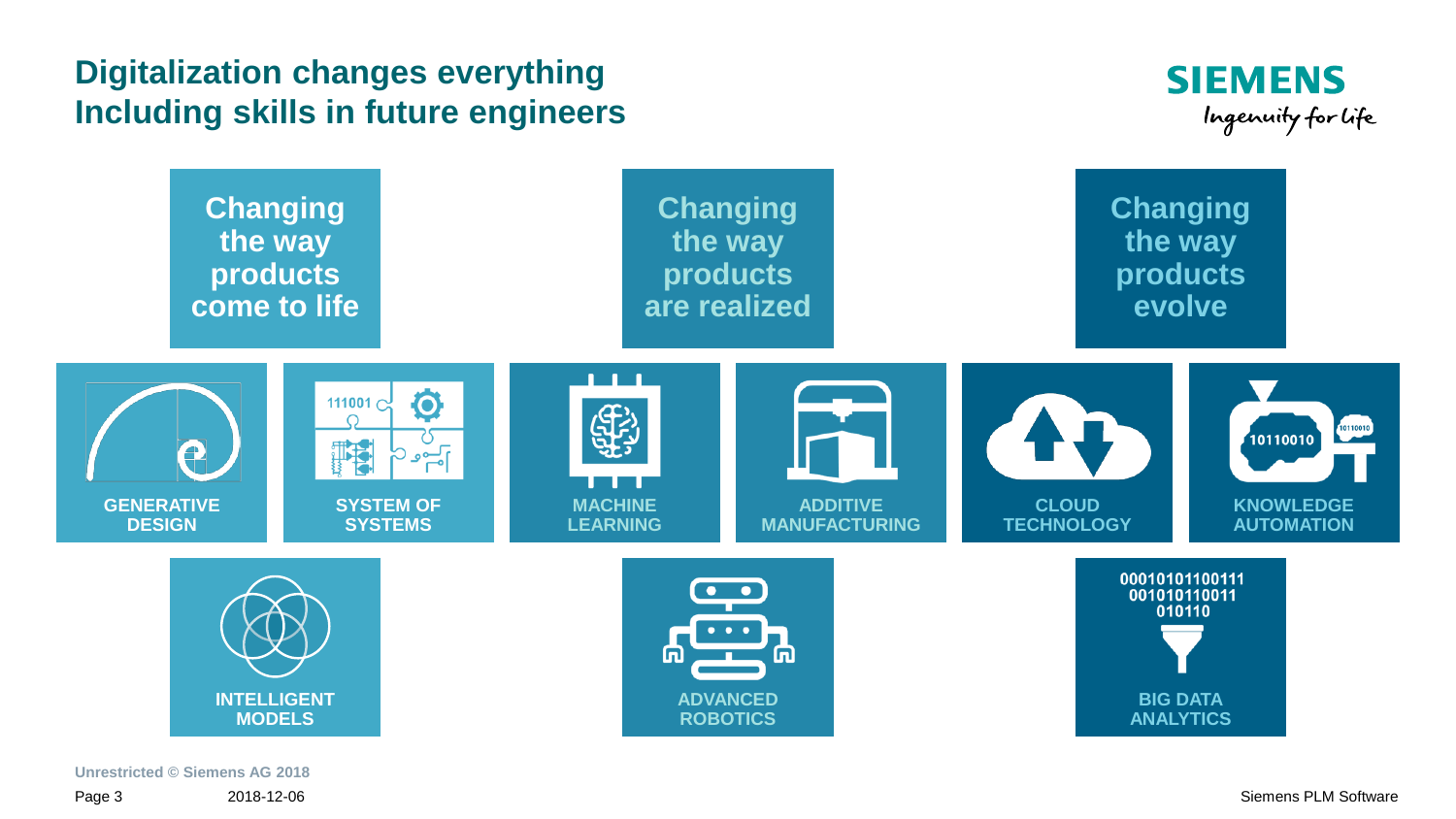## **Industrie 4.0 skills project revealed need to enhance competences of employees**





## Top 25 competencies affected by "Industrie 4.0"

#### **Information technology**

- ‒ Cloud Computing
- ‒ Databases
- ‒ Infrastructure and connection technologies
- ‒ IS/DS and security
- ‒ Serve- and memorytechnologies
- ‒ Network protocols/ IP Addressing
- ‒ Network engineering
- ‒ Virtualization
- ‒ Software development
- Application engineering

#### **Soft skills**

- Lean management
- Media literacy
- ‒ Project management
- ‒ Process management
- ‒ Self-directed learning
- Self-management
- ‒ Systemic thinking
- Knowledge management

#### **Mechanical engineering**

‒ PLM software

#### **Electronics / mechatronics**

- ‒ Embedded systems
- Identification systems
- Sensor technologies / actuating elements
- ‒ Robotics

#### **Business administration**

- Data analytics
- Planning and development of business models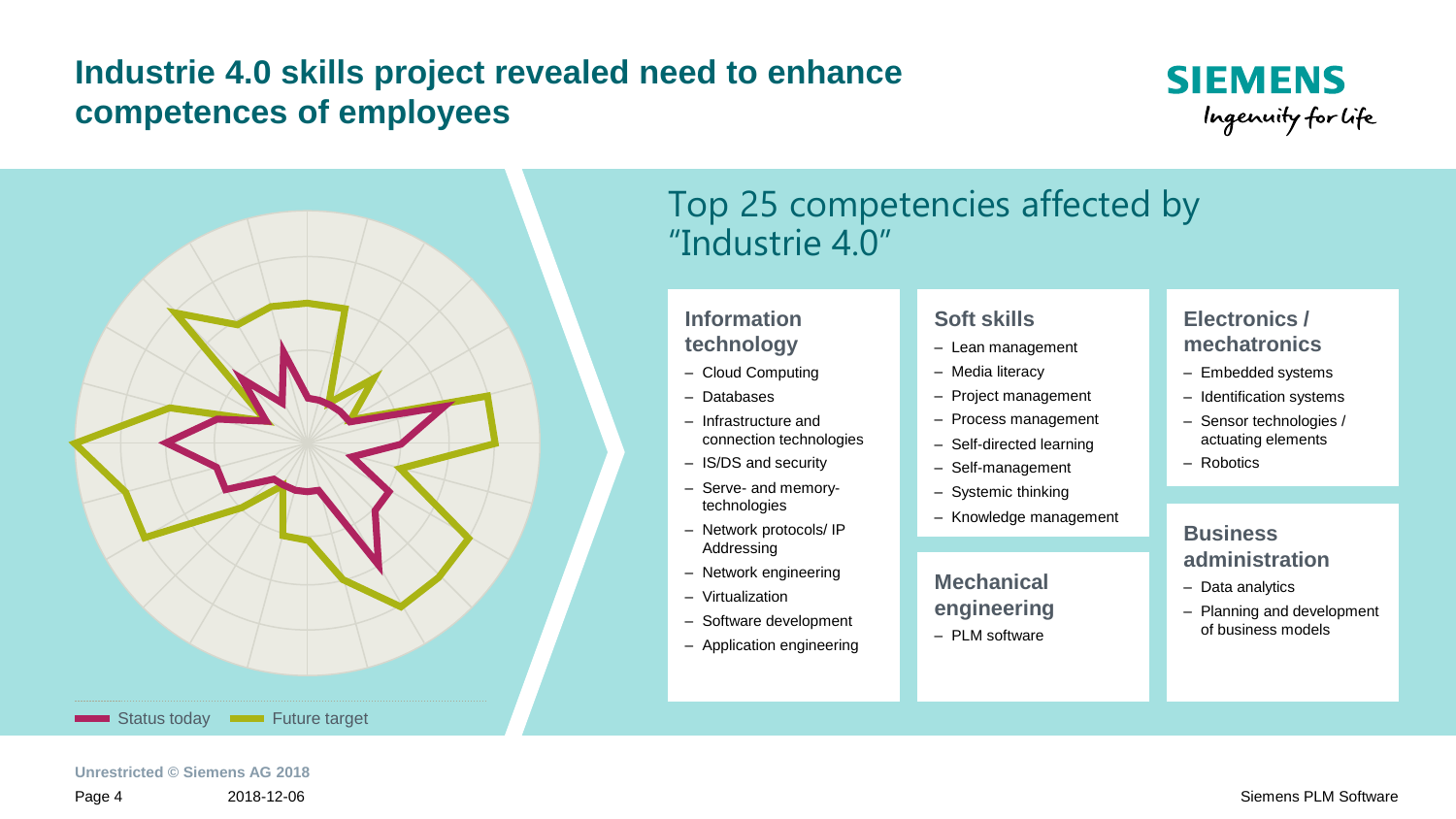## **Closing the engineering skills gap State of Academia**



### **PLM TOPICS EDUCATORS MOST WANT TO COVER IN FUTURE COURSES**



**Unrestricted © Siemens AG 2018**

Page 5 2018-12-06 Siemens PLM Software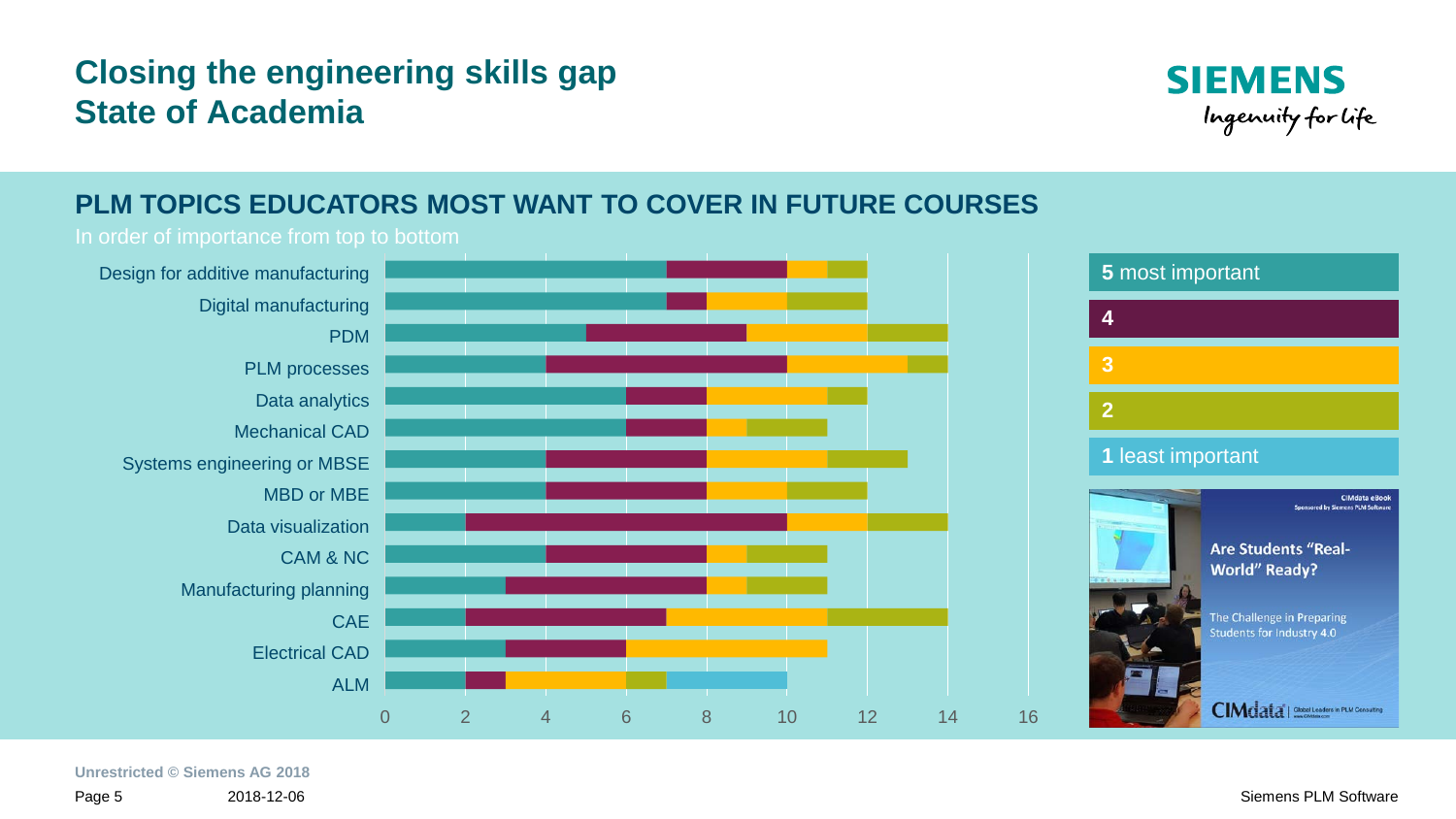## **Closing the engineering skills gap State of Engineering**



#### **CLOSE THE ENGINEERING SKILLS GAP**



#### **Unrestricted © Siemens AG 2018**

Page 6 2018-12-06 Siemens PLM Software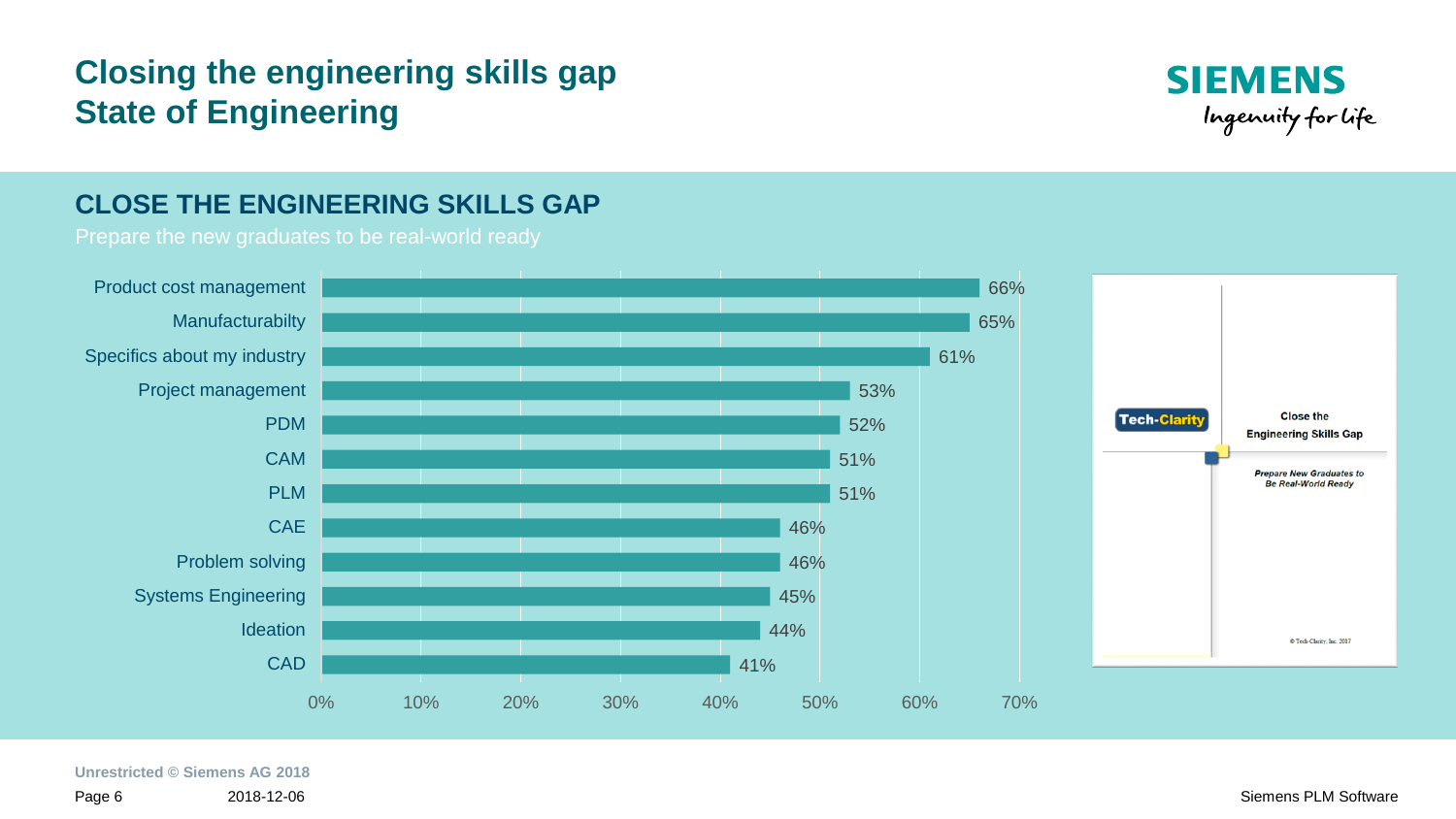**Top priorities to prepare students for the digital future**



**Stronger cross-discipline digital skills Continuous embedded real-world application Expanded apprentice, co-op and intern engagement New credentialing methods and models**

**Unrestricted © Siemens AG 2018**